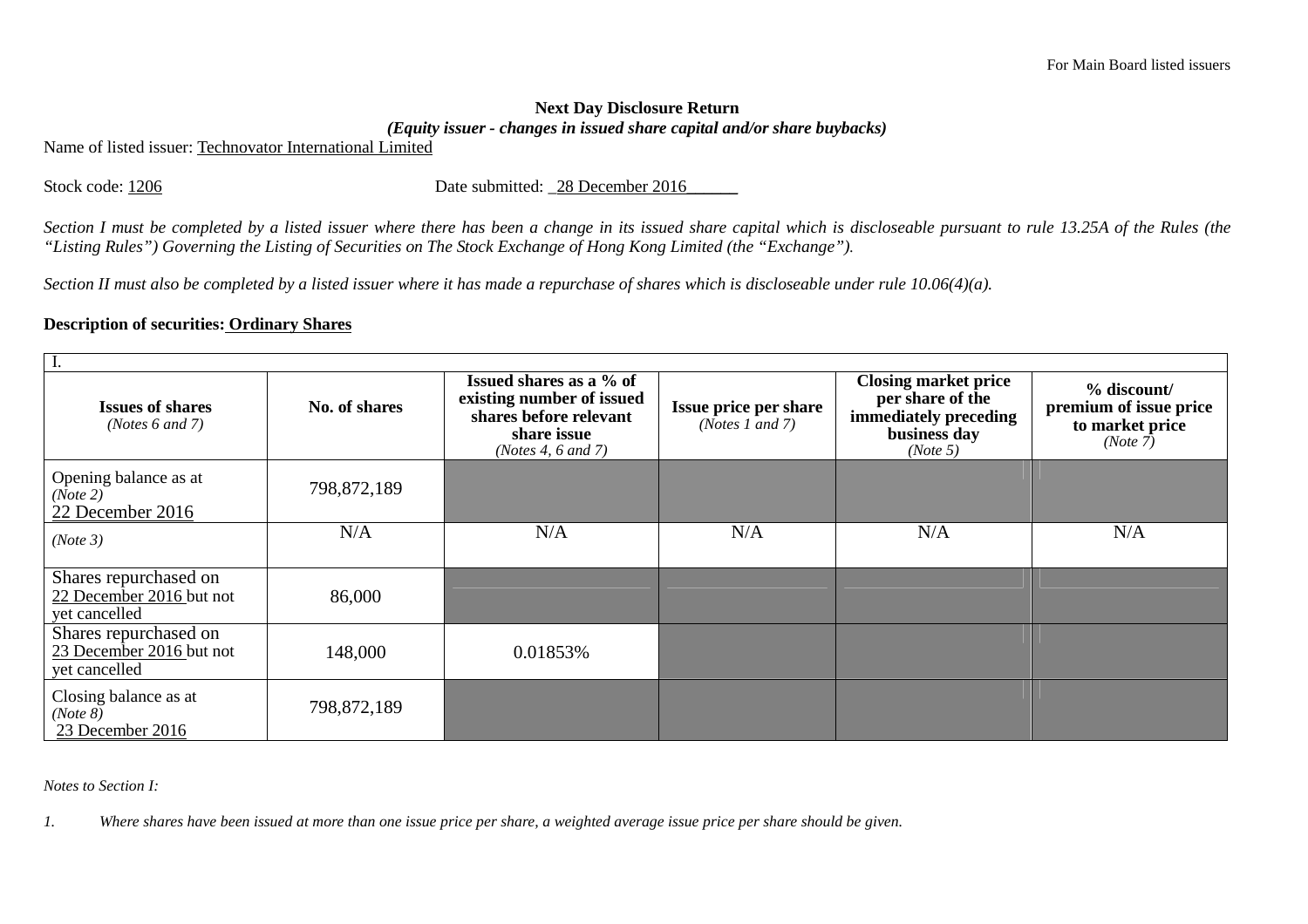- *2. Please insert the closing balance date of the last Next Day Disclosure Return published pursuant to rule 13.25A or Monthly Return pursuant to rule 13.25B, whichever is the later.*
- *3. Please set out all changes in issued share capital requiring disclosure pursuant to rule 13.25A together with the relevant dates of issue. Each category will need to be disclosed individually with sufficient information to enable the user to identify the relevant category in the listed issuer's Monthly Return. For example, multiple issues of shares as a result of multiple exercises of share options under the same share option scheme or of multiple conversions under the same convertible note must be aggregated and disclosed as one category. However, if the issues resulted from exercises of share options under 2 share option schemes or conversions of 2 convertible notes, these must be disclosed as 2 separate categories.*
- *4. The percentage change in the number of issued shares of listed issuer is to be calculated by reference to the listed issuer's total number of shares in issue (excluding for such purpose any shares repurchased or redeemed but not yet cancelled) as it was immediately before the earliest relevant event which has not been disclosed in a Monthly Return or Next Day Disclosure Return.*
- *5. Where trading in the shares of the listed issuer has been suspended, "closing market price per share of the immediately preceding business day" should be construed as "closing market price per share of the business day on which the shares were last traded".*
- *6. In the context of a repurchase of shares:* 
	- *"issues of shares" should be construed as "repurchases of shares"; and*
	- *"issued shares as a % of existing number of shares before relevant share issue" should be construed as "repurchased shares as a % of existing number of shares before relevant share repurchase".*
- *7. In the context of a redemption of shares:* 
	- *"issues of shares" should be construed as "redemptions of shares";*
	- $\blacksquare$  *"issued shares as a % of existing number of shares before relevant share issue" should be construed as "redeemed shares as a % of existing number of shares before relevant share redemption"; and*
	- *"issue price per share" should be construed as "redemption price per share".*   $\blacksquare$
- *8. The closing balance date is the date of the last relevant event being disclosed.*